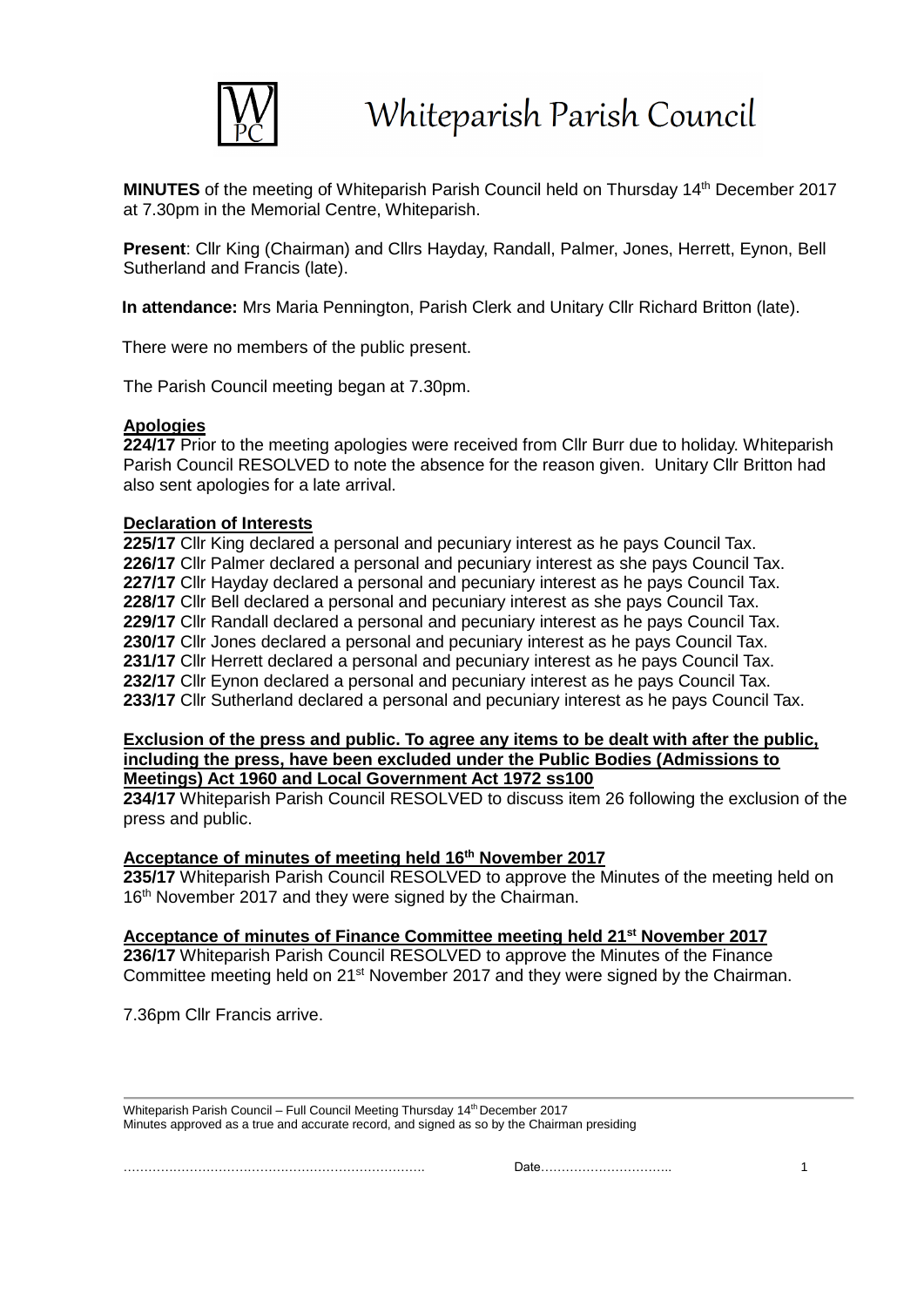# **To approve application from PCC for financial assistance with grass cutting of the churchyard**

**237/17** Whiteparish Parish Council RESOLVED to contribute £1,200.00 towards payment of the annual cost of the grass cutting in the Churchyard. Councillors were surprised at the increase in the size of the bill.

# **To nominate three people to become Trustees of Whiteparish Memorial Trust**

**238/17** Whiteparish Parish Council RESOLVED to nominate Mike Hayday, Richard Burr and John Herrett.

## **Skatepark update**

239/17 The Clerk reported that at the Southern Wiltshire Area Board meeting on 7<sup>th</sup> December the Parish Councils £5,000.00 grant application towards the new skatepark was supported and awarded subject to other funding being secured.

# **Application to CSG for funding towards skatepark**

**240/17** Cllr Palmer reported on the additional administration fee not originally communicated by Community First. Whiteparish Parish Council RESOLVED to cover the Community First administration fee if successful with the application (10% of the CTP).

# **Planning update**

**241/17** No update.

## **To consider a response to planning application received:**

**242/17 17/11440/FUL Treetops, Common Road**, Whiteparish, SP5 2SU Single storey extension and alterations. Whiteparish Parish Council RESOLVED to make no comment to this application.

# **243/17 17/243/FUL Dean House Romsey Road** Whiteparish SP5 2SD

Two storey side and rear extension. Whiteparish Parish Council RESOLVED, with 1 abstention from Cllr Randall, to make no comment to this application.

## **Finance update**

**244/17** The Clerk reported that Barclays Bank has paid interest on two of the Parish Council bank accounts when they had advised no interest will be paid w.e.f December 2016. The Clerk is investigating the matter.

8pm Unitary Cllr Britton arrive.

## **To consider and approve Reserves Policy**

**245/17** The draft policy had been circulated prior to the meeting. Whiteparish Parish Council RESOLVED to approve the Reserves Policy.

## **To review and approve Financial Regulations**

**246/17** Whiteparish Parish Council RESOLVED to approve the Financial Regulations.

# **To review and approve Risk Assessment**

**247/17** Whiteparish Parish Council RESOLVED to approve the updated Risk Assessment.

## **To set budget for 2018/19**

**248/17** Following a report from Cllr Palmer and a discussion, Whiteparish Parish Council RESOLVED to accept the proposed budget for 2018/19.

Whiteparish Parish Council – Full Council Meeting Thursday 14<sup>th</sup> December 2017 Minutes approved as a true and accurate record, and signed as so by the Chairman presiding

………………………………………………………………. Date………………………….. 2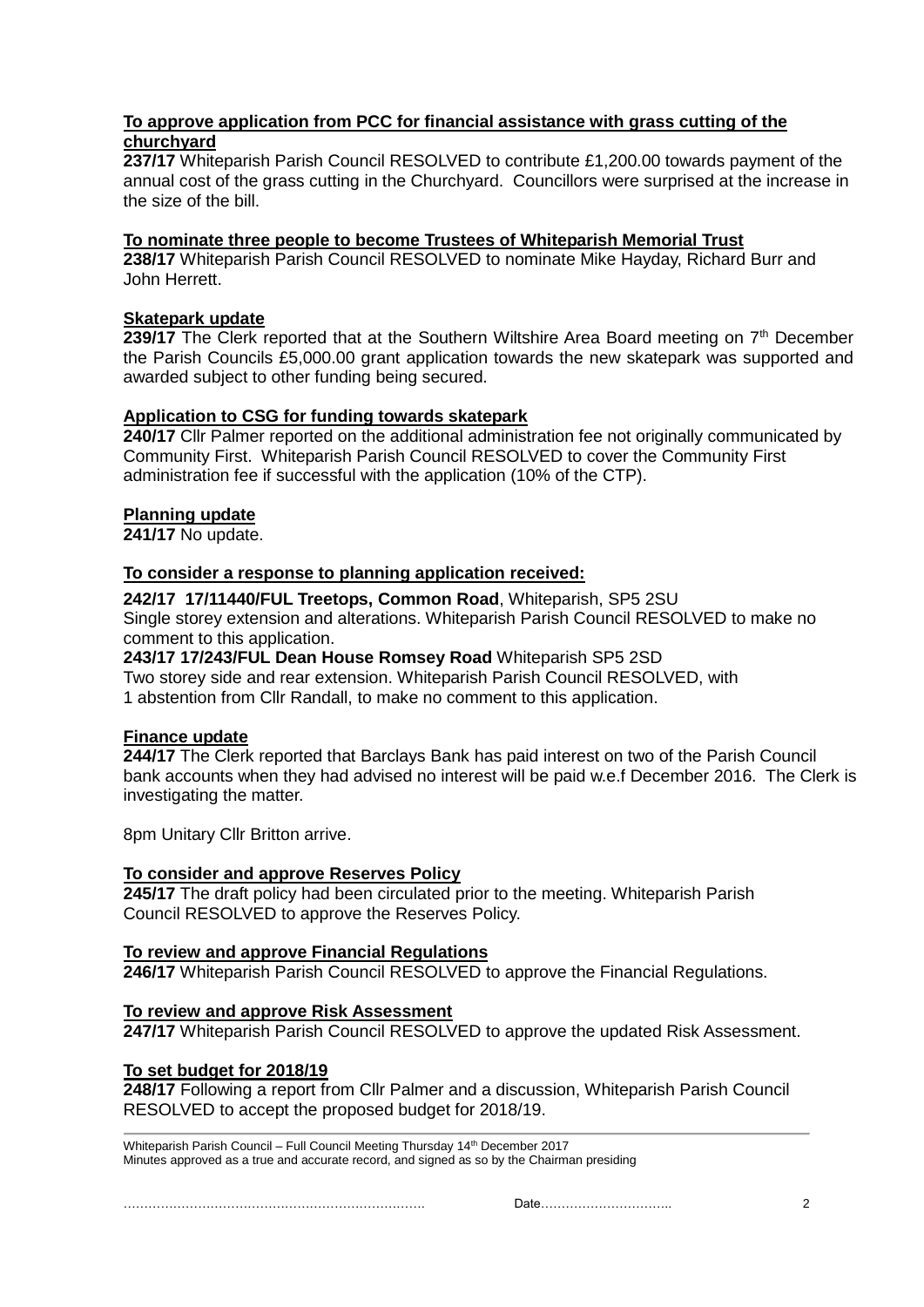## **To set Parish Precept for 2018/19**

**249/17** Whiteparish Parish Council RESOLVED that the precept is set with the intention that there is no change for the Band D rate (£40.76).

# **To agree appointment and cost of internal auditor for 2018/2019**

**250/17** The Clerk reported that internal auditor Paul Reynolds is retiring, his colleague Tim Light has been recommended by other local Clerks and his quote is £180.00. Whiteparish Parish Council RESOLVED to accept the proposed quote.

## **To approve accounts for payment and to record the bank balances**

**251/17** Whiteparish Parish Council RESOLVED to authorise payments totalling £1,980.40.

- Community Account Balance 14.12.17 £31,905.36
- Business Reserve 14.12.17 £51,827.93
- Conservation 14.12.17 £185.23

## **To consider the reporting of enforcement matters to the relevant authorities**

**252/17** Whiteparish Parish Council RESOLVED that the Clerk circulates enforcement information to Councillors as and when known, and all enforcement gets reported straight to the relevant authority to be dealt with.

# **To discuss parking enforcement throughout the village**

**253/17** The Chairman reported that a member of the public has asked if the Parish Council would consider publishing a sample notice to put on vehicles that are parked inconsiderately. After a discussion it was agreed to approach the Fire Service and ask them to inspect areas of concern as per their report at the Wiltshire Council Area Board on  $7<sup>th</sup>$  December.

## **Rights of Way update**

**254/17, 129/17** The Clerk updated on the Wiltshire Council Town and Country Planning Act 1990 s.257 and s.261 Proposed Temporary Diversion of Footpath no 2 Whiteparish, Brickworth Quarry. The Order temporarily diverts the footpath around the boundary of the quarry.

## **Highways update**

**255/17, 218/17, 151/17, 131/17, 113/17** The Clerk reported that Wessex Water have advised they have fixed the problem that was causing the boggy verge near Meadow Court. **256/17** The Clerk reported that the Parish Steward was unable to work in Whiteparish as scheduled as he had been working nights gritting the local highways. However he had advised he would work in Whiteparish as soon as possible. It was agreed to thank the Parish Steward for his efforts.

## **257/17 Reports from Representatives**

| School                                                                         |
|--------------------------------------------------------------------------------|
| No report.                                                                     |
| <u>Memorial Trust</u>                                                          |
| CIIr Hayday reported on the Memorial Trusts activities.                        |
| <b>New Forest National Park</b>                                                |
| No report.                                                                     |
| <b>Whiteparish Education Foundation</b>                                        |
| The Chairman reported there has been no meeting.                               |
| Youth                                                                          |
| Cllr Sutherland updated on the Whiteparish Youth Group.                        |
| Area Board                                                                     |
| The next Area Board is at Alderbury on Thursday 1 <sup>st</sup> February 2018. |

Whiteparish Parish Council – Full Council Meeting Thursday 14<sup>th</sup> December 2017 Minutes approved as a true and accurate record, and signed as so by the Chairman presiding